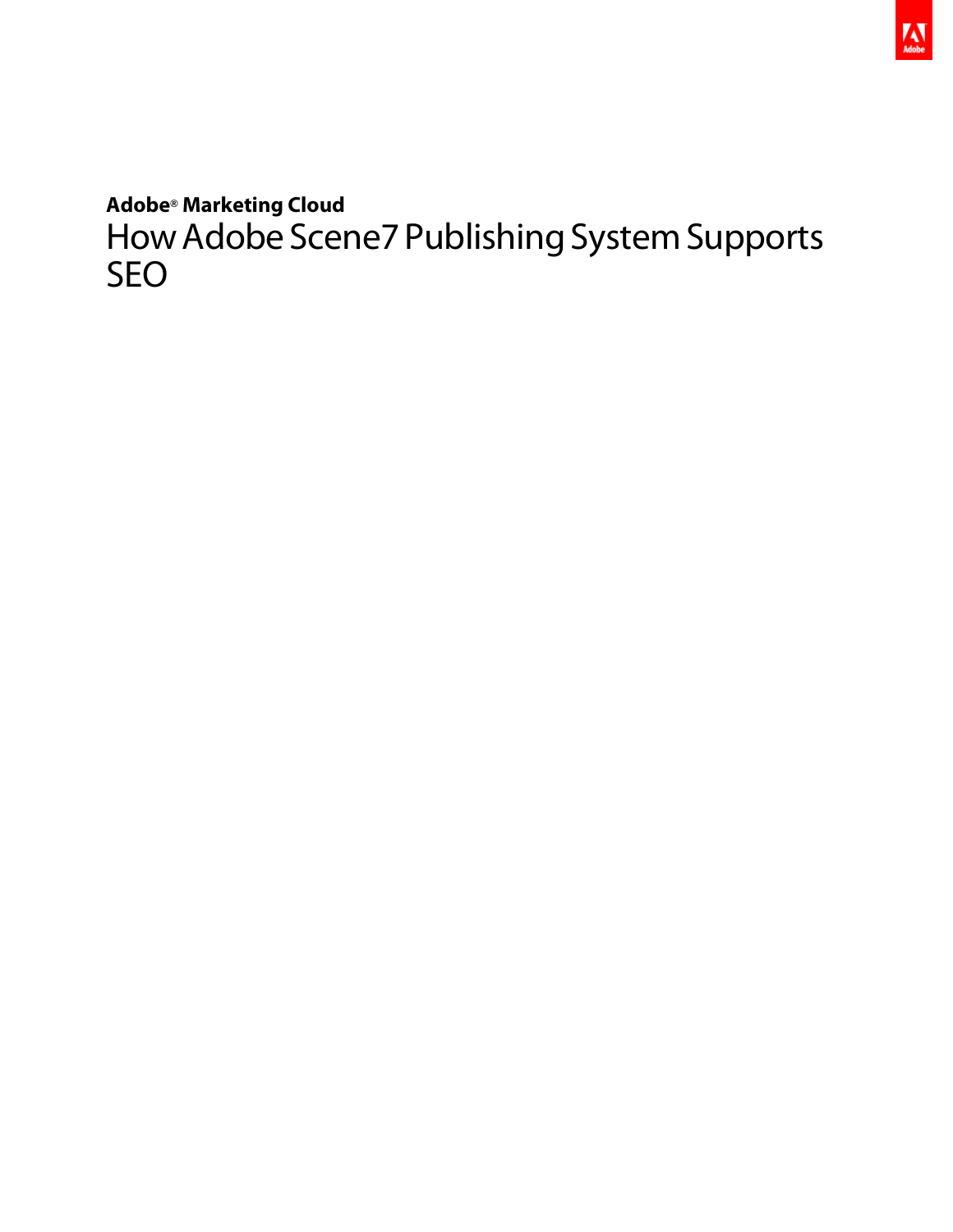# **Contents**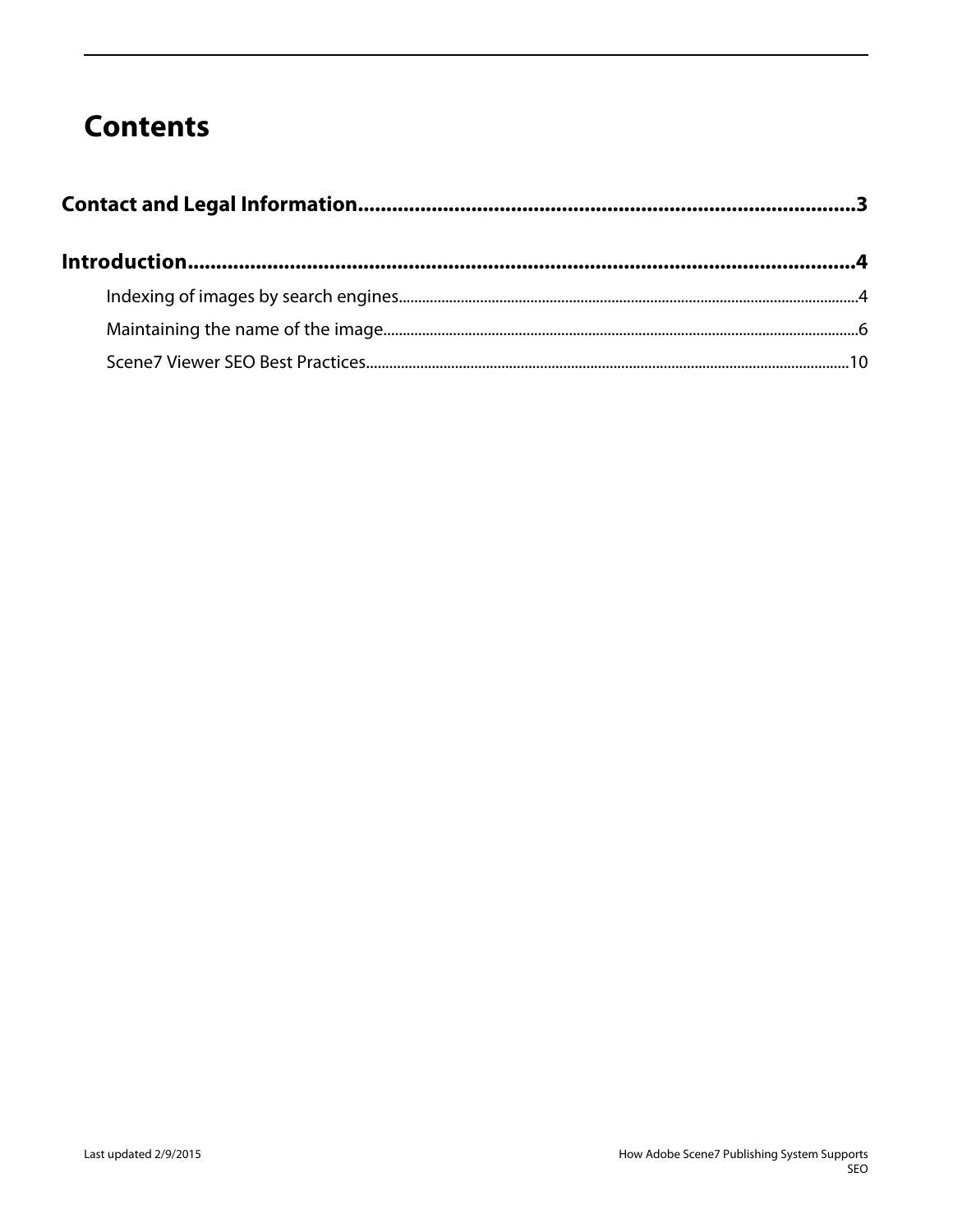# <span id="page-2-0"></span>**Contact and Legal Information**

Information to help you contact Adobe and to understand the legal issues concerning your use of this product and documentation.

## **Help & Technical Support**

The Adobe Marketing Cloud Customer Care team is here to assist you and provides a number of mechanisms by which they can be engaged:

- [Check the Marketing Cloud help pages for advice, tips, and FAQs](http://helpx.adobe.com/marketing-cloud.html)
- [Ask us a quick question on Twitter @AdobeMktgCare](https://twitter.com/AdobeMktgCare)
- [Log an incident in our customer portal](https://customers.omniture.com/login.php)
- [Contact the Customer Care team directly](http://helpx.adobe.com/marketing-cloud/contact-support.html)
- [Check availability and status of Marketing Cloud Solutions](http://status.adobe.com/)

## **Service, Capability & Billing**

Dependent on your solution configuration, some options described in this documentation might not be available to you. As each account is unique, please refer to your contract for pricing, due dates, terms, and conditions. If you would like to add to or otherwise change your service level, or if you have questions regarding your current service, please contact your Account Manager.

### **Feedback**

We welcome any suggestions or feedback regarding this solution. Enhancement ideas and suggestions for the Analytics suite [can be added to our Customer Idea Exchange](https://my.omniture.com/login/?r=%2Fp%2Fsuite%2Fcurrent%2Findex.html%3Fa%3DIdeasExchange.Redirect%26redirectreason%3Dnotregistered%26referer%3Dhttp%253A%252F%252Fideas.omniture.com%252Ft5%252FAdobe-Idea-Exchange-for-Omniture%252Fidb-p%252FIdeaExchange3).

#### **Legal**

© 2015, Adobe All rights reserved. Published by Adobe Systems Inc.

# [Terms of Use](http://microsite.omniture.com/t2/help/terms.html?type=prod&locale=en_US) | [Privacy Center](http://www.adobe.com/privacy.html)

A trademark symbol $(\text{\textensure{\$}}^{\text{\tiny{\text{TM}}}}$ , etc.) denotes an Adobe trademark.

All third-party trademarks are the property of their respective owners. Updated Information/Additional Third Party Code Information available at [http://www.adobe.com/go/thirdparty](http://www.adobe.com/products/eula/third_party/).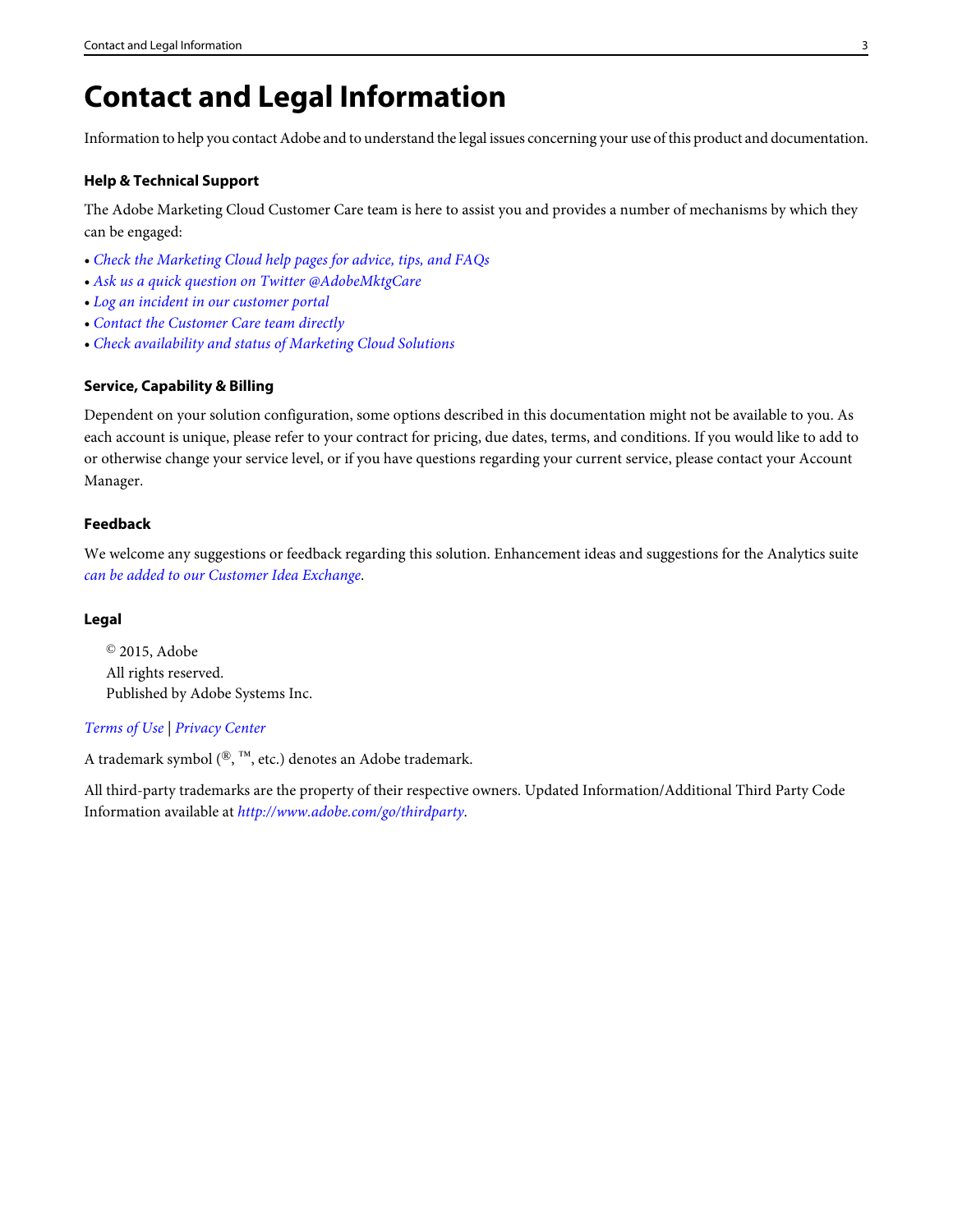# <span id="page-3-0"></span>**Introduction**

A common way to use SPS (Scene7 Publishing System) is to manage the product imagery on e-commerce sites. Website managers are constantly trying to improve their ranking in search engine results.

Search engines are still a primary traffic generator for most e-commerce sites. They even complement other methods of guiding users to a website, such as banner ads and third-party advertising.

Search engines today enable search for websites and images. SPS supports efforts to make images more search-engine friendly so that more traffic is driven to the Scene7 user's website. This document gives you the background and implementation recommendations to make that happen.

Additional links to SEO information:

<span id="page-3-1"></span>[Rank in Image Searches and Get Valuable, Untapped Traffic](http://www.webpronews.com/rank-in-image-searches-and-get-valuable-untapped-traffic-2009-08) [Google Image Optimization](https://www.searchenginegenie.com/ca/google-image-optimization.html)

# **Indexing of images by search engines**

Search engines index images within their context. The context that describes the image consists of numerous values. Some of these values include the following:

- Image name.
- Alt tag.
- Folder of the image on a web server.
- Surrounding text/web site topic, and so on.
- Image size and quality.
- Keywords used to link the image.

The importance of these values differs from (image) search engine to (image) search engine. However, SPS helps with one of the most important values: the image name.

Name your images with relevant keywords included. And, higher resolution images are more important than lower resolution images.

The following code example shows how images from your SPS account are embedded into your site:

```
<div class="productListBox" id="mc_div_330014007">
                <div class="left floatLeft">
                     <a href="/de/electronics/prod/MEDION%C2%AE+25%2C4cm+%2810%22%29+LIFETAB
%C2%AE+P9514+%28MD+98052%29+inkl.+HD+Camcorder+%2B+32+GB+SDHC+Karte/330014007?category=tablet 34"
id="mc_ing_330014007"><img src="http://medion.scene7.com/is/image/Medion/330014007 PIC-Q?$LISTIS" width="147"<br>height="125" alt="MEDION&reg 25,4cm (10&quot;) LIFETAB&reg P9514 (MD 98052) inkl. HD Camcorder + 32 GB SDHC<br>Kart
```

|  |  |  | In HTML 5, the img tag can carry the following attributes: |  |
|--|--|--|------------------------------------------------------------|--|
|--|--|--|------------------------------------------------------------|--|

| <b>Attribute</b> | Specified value | Description                       |
|------------------|-----------------|-----------------------------------|
| lalt             | Text            | A short description of the image. |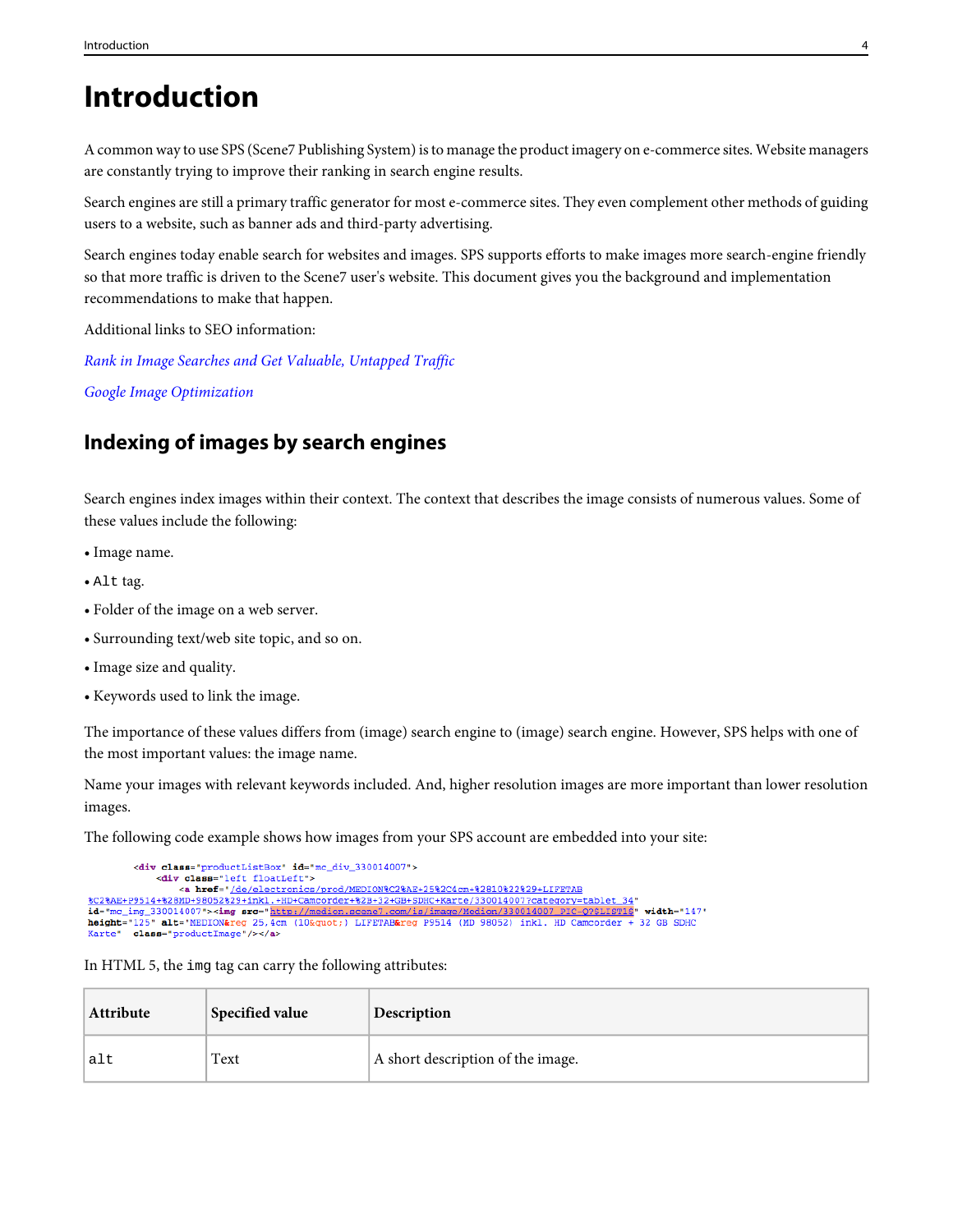| <b>Attribute</b> | Specified value   | Description                                                                                            |
|------------------|-------------------|--------------------------------------------------------------------------------------------------------|
| width            | Percent of pixels | Width of an image.                                                                                     |
| height           | Percent of pixels | Height of an image.                                                                                    |
| src              | URL               | URL path to the image.                                                                                 |
| ismap            | URL               | URL path to the image as a server-side image map.                                                      |
| usemap           | URL               | URL path to the image as a client-side image map. See map and area tags to<br>understand how it works. |

The following standard attributes are also relevant for images:

- class
- contenteditable
- contextmenu
- dir
- draggable
- id
- irrelevant
- lang (See also [Using templates with the rule set example](#page-8-0))
- ref
- registrationmark
- tabindex
- template
- title

### **Maintaining the alt attribute**

The alt attribute is of high importance to search engines. Configure the CMS/e-Commerce system in a way that a proper description of the image is contained in the alt attribute.

The alt tag is visible to the user, as browsers reveal it during loading time. Another strong use of the alt tag is for obstacle-free web design. That is, browser extensions that support disabled users to browser extensions using the alt tag to describe the content to the user.

The CMS/e-Commerce system maintains the alt attribute of images to describe the image or product. Search engine-friendly images are important. However, the use of additional keywords in the alt attribute is limited.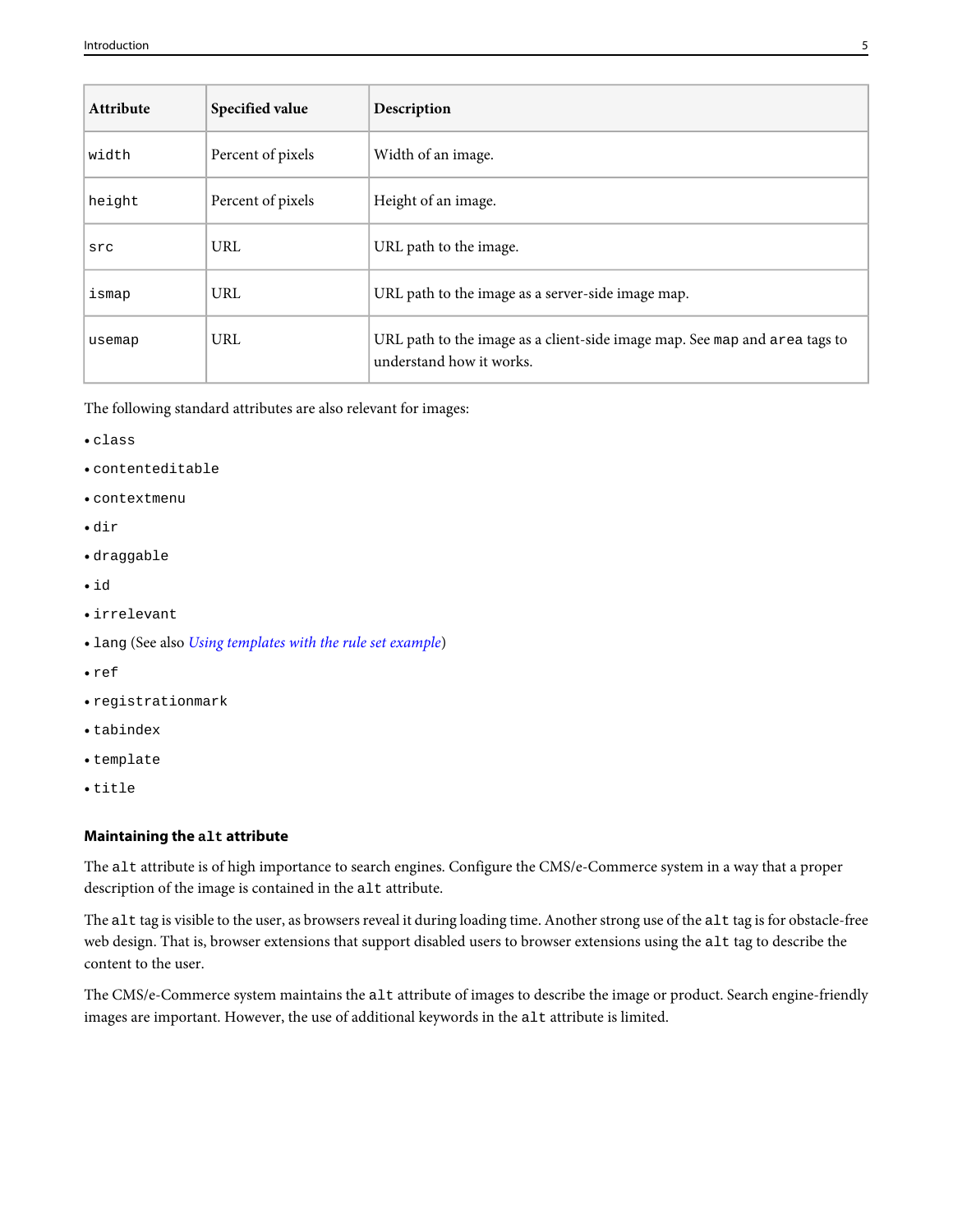# <span id="page-5-0"></span>**Maintaining the name of the image**

A well-chosen name for an image can deliver a higher ranking for that image.

A typical Scene7 image call looks like the following example:

http://s7server.scene7.com/is/image/mycompany/imageID?parameters

However, in terms of search engine friendliness, there are two major disadvantages:

- The imageID is simply an ID for most Scene7 users. For example, the product ID or SKU.
- The question mark introduces the parameters. The search engine interprets this as dynamic content.

An ideal URL path looks like the following:

http://image.mycompany.com/folder1/folder2/spoken\_image\_name.jpg

The following steps explain how to leverage Scene7 to create optimized image URLs.

#### **Changing the Scene7 image host server name**

First, as an SPS customer you can use the platform when your user credentials are issued to you. You get a Scene7 server–such as S7xx.scene7.com–as your image host.

If you want to use a server name that includes your domain–such as images.mycompany.com–as Scene7 Technical Support to initiate the required steps. Scene7 configures the appropriate steps. When this configuration is complete, you are given all the information necessary to pass to your DNS provider, to enter a CNAME that maps the server name of your domain to Scene7 servers.



Your image URLs will look similar to the following example:

http://images.mycompany.com/is/image/companyname/imageID?parameters

#### **Using https with a custom Scene7 image host server name**

Even less SEO relevant this is an often asked question.

Scene7 provides https support for the scene7.com domain-based servers. However, this support is different for domains within your own company.

To support https traffic from your customer server you can contact Scene7 Technical Support. They can provide appropriate guidance on how to enable such a domain. Additional custom domains that are supported by way of https are charged.

The best practice is to use the custom domain in https context and to use the Scene7 domain in http context.

#### **Helping SPS understand other image URLs**

Second, use the Scene7 rule sets. Rule sets are similar to the URL-rewrite method that is widely used in the context of search engine friendliness of websites.

You can find details of rule sets in the *[Image Serving API reference](https://marketing.adobe.com/resources/help/en_US/s7/is_ir_api/is_api/image_catalog/c_rule_set_reference.html)*.

The following example of a rule set assumes that images are called using a preset: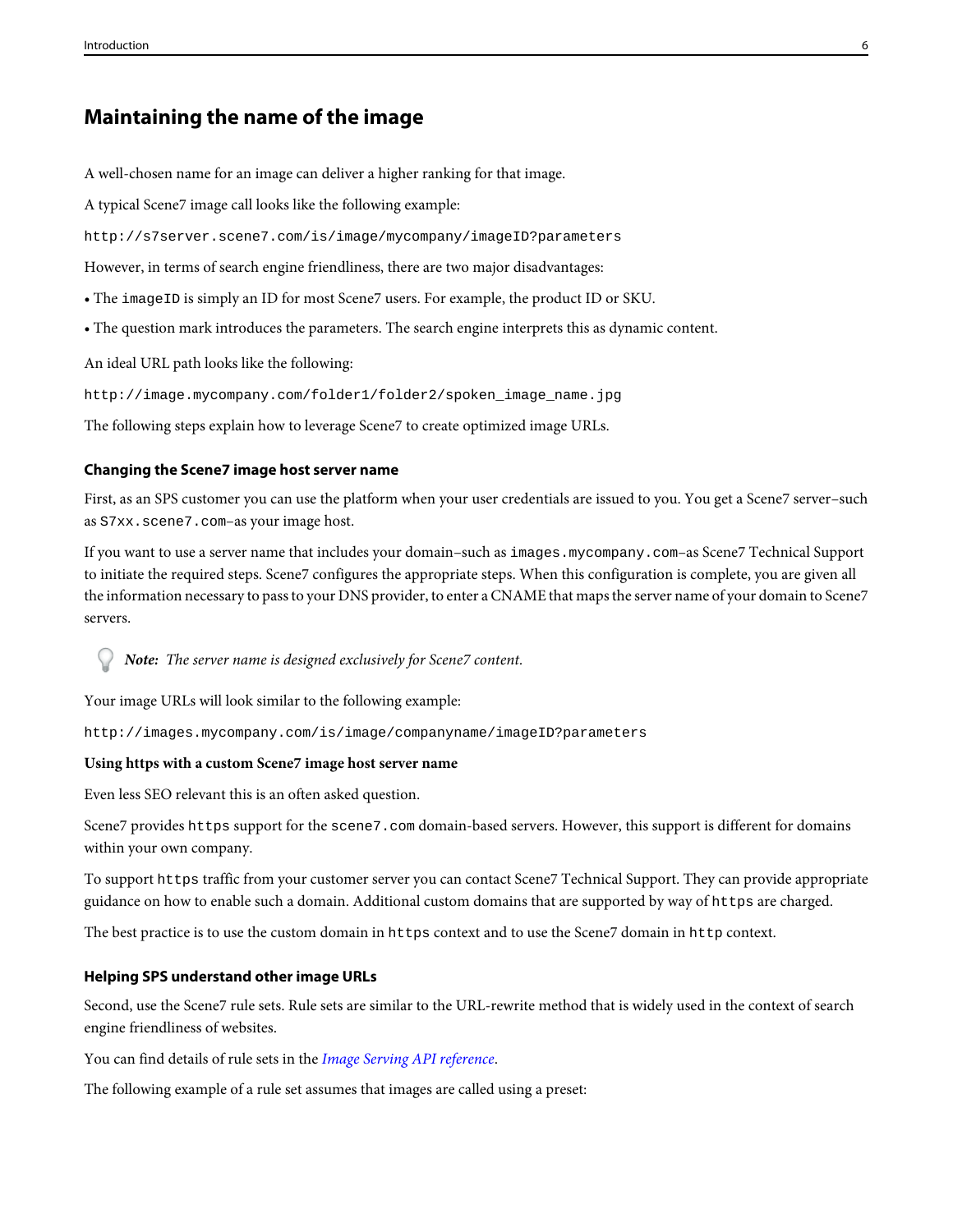http://s7server.scene7.com/is/image/companyname/imageID?\$presetname\$

A rule set is an XML file you can upload into your SPS. You can make the XML file the rule set in SPS by clicking **Setup** > **Application Setup** > **Image Server** > **Rule Set Definition File Path**.

| Ο                                                          | Adobe Marketing Cloud > Experience Manager |                                                                            | Help                                                                                                                         |
|------------------------------------------------------------|--------------------------------------------|----------------------------------------------------------------------------|------------------------------------------------------------------------------------------------------------------------------|
|                                                            |                                            | Setup                                                                      |                                                                                                                              |
|                                                            | Image Server Publish                       |                                                                            | Help -                                                                                                                       |
| Personal Setup                                             |                                            |                                                                            |                                                                                                                              |
| ▼ Application Setup                                        | <b>CATALOG MANAGEMENT</b>                  |                                                                            |                                                                                                                              |
| General Settings<br>Image Presets                          | Catalog Identifier                         | PortalCo                                                                   | The HTTP path element to be used to identify this catalog<br>in a request's image object specifier. (Parameter: RootId)      |
| $\triangleright$ Video Presets<br>$\triangleright$ Viewers | Image Root Path                            | PortalCo/                                                                  | The root path underneath which all images in the image<br>catalog can be found on the Image Server. (Parameter:<br>RootPath) |
| $\triangleright$ Metadata<br>Optimize Files                | Catalog Data File Path                     | PortalCo.txt                                                               | Specifies the file which contains the catalog data for the<br>image catalog. (Parameter: CatalogFile)                        |
| Adobe Analytics<br>Batch Set Presets                       | Font Data File Path                        | PortalCo.fnt                                                               | Specifies the file which contains the font definitions for the<br>image catalog. (Parameter: FontFile)                       |
| ▼ Publish Setup<br>Image Server                            | ICC Profile Data File Path                 | PortalCo.prf                                                               | Specifies the file which contains the ICC Profile definitions<br>for the image catalog. (Parameter: ProfileFile)             |
| Image Renderer<br>Vignette                                 | Macro Data File Path                       | PortalCo.mac                                                               | Specifies the file which contains the macro definitions for<br>the image catalog. (Parameter: MacroFile)                     |
| $\triangleright$ Video SEO<br>Administration Setup         | Rule Set Definition File Path              | Select<br>Remove                                                           | Specifies the file which contains the rule set definitions for<br>the image catalog. (Parameter: RuleSetFile)                |
| Media Portal                                               | Digimarc User Info                         | Type<br>Disabled<br>$\overline{\phantom{a}}$<br>ID<br><b>PIN</b><br>$\sim$ | Specifies the user information for Digimarc digital<br>watermarking. (Parameter: DigimarcId)                                 |

#### **A rule set example**

The following XML code shows a complete rule set example:

```
<!DOCTYPE ruleset SYSTEM "RuleSet.dtd">
<ruleset>
  <rule Name="Removepart of the ID before the minus">
 <expression>^(.*)/(.*)-(.*)\.jpg$</expression>
 <substitution>$3?\$$1\$</substitution>
 \langlerule>
</ruleset>
```
The regular expression in the rule is used to identify the URLs that are rewritten. Every URL that ends with .jpg and matching the rest of the expression, fires off the rule. The rule rearranges the incoming URL.

For example, the rule translates /presetname/SomeText-ImageID.jpg into imageID?\$presetName\$.

Scene7 Image Server ignores SomeText and the minus character (-) acts as a delimiter. For this rule to work, the image ID cannot contain a minus in the ID.

Now the Scene7 account understands both variations of the URL:

http://s7server.scene7.com/is/image/mycompany/imageID?\$presetname\$

and

http://s7server.scene7.com/is/image/mycompany/presetname/any\_text-ImageID.jpg

The second URL simply looks like a static file on a web server's file system. It has no dynamic nature by parameters. As this point, you can start calling Scene7 images using this new URL structure.

This rule set example delivers the following results:

- You can use descriptive text in the filename of the image.
- You can differentiate filenames by such things as language.
- You can use additional keywords in the image name, such as a product category.
- Enables traditional Scene7 protocol so that migration is easy. An exception is when a URl ends with .jpg.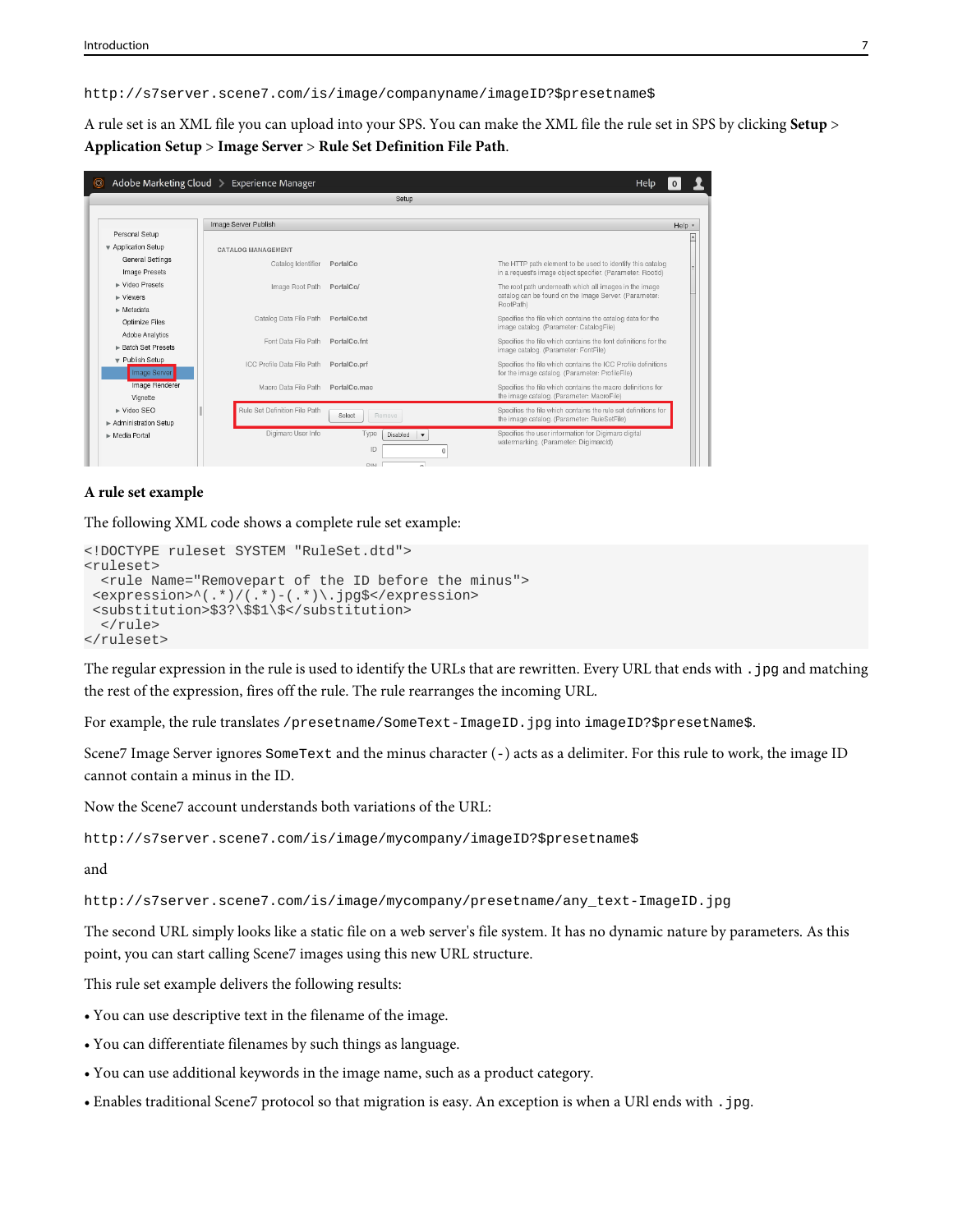## **Using the rule set example**

The rule set example earlier works fine with any image preset name. To provide the search engine with high-quality images, use a preset for large images like on the product detail page.

The previously used website called this image with an image preset:



| .com site<br>(English) | <img jacket"="" src="http://s7q3.scene7.com/is/image/RickBrough/41612800S10?\$qr370\$ Alt="/> |  |
|------------------------|-----------------------------------------------------------------------------------------------|--|
| .de site<br>(German)   | <img jacke"="" src="http://s7q3.scene7.com/is/image/RickBrough/41612800S10?\$qr370\$ Alt="/>  |  |
| .fr site<br>(French)   | <img alt="Veste" src="http://s7q3.scene7.com/is/image/RickBrough/41612800S10?\$qr370\$"/>     |  |

New websites use the information of the Alt attribute along with any additional information that the CMS/eCommerce system can deliver. This enriches the description of the image when the search engine performs an index crawl.

The same image is used and indexed with three different image names as each languages requires its own keywords.

| .com site | <img< td=""></img<>                                                                              |
|-----------|--------------------------------------------------------------------------------------------------|
| (English) | src="http://s7q3.scene7.com/is/image/RickBrough/gr370/Sportswear-Fashion-Jacket-41612800S10.jpg" |
|           | Alt="jacket">                                                                                    |
|           |                                                                                                  |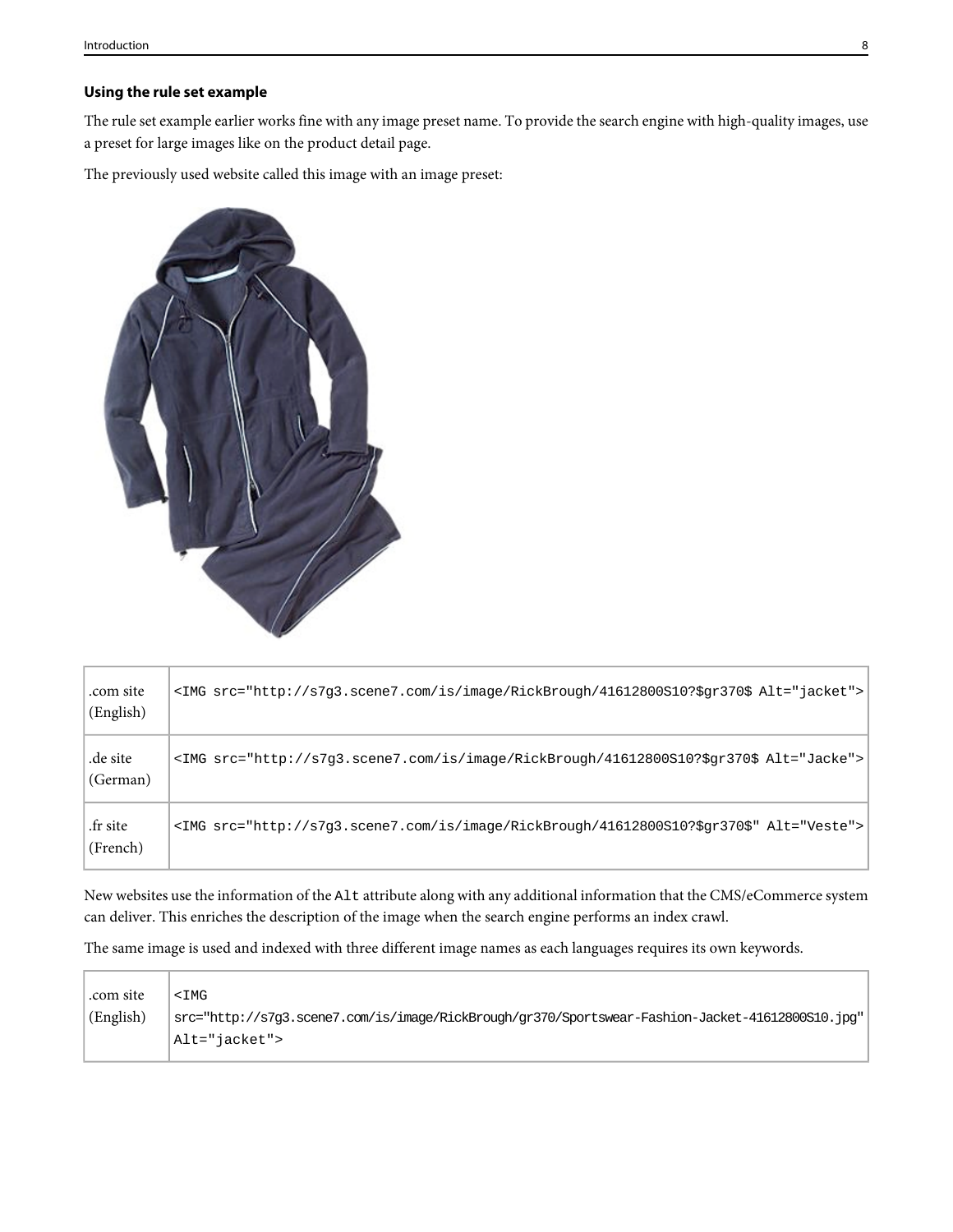| .de site<br>(German) | <img<br>src="http://s7g3.scene7.com/is/image/RickBrough/gr370/Sportbekleidung-Mode-Jacke-41612800S10.jpg"<br/>Alt="jacket"&gt;</img<br> |
|----------------------|-----------------------------------------------------------------------------------------------------------------------------------------|
| .fr site<br>(French) | <img<br>src="http://s7g3.scene7.com/is/image/RickBrough/gr370/Sportswear-Fashion-Vente-41612800S10.jpg"<br/>Alt="jacket"&gt;</img<br>   |

#### <span id="page-8-0"></span>**Using templates with the rule set example**

The template functionality of SPS is powerful for auto generating images. For example, overlaying these images. It is often used with parameters in the template call. This use contradicts the search engine friendliness mentioned earlier. Templating is a conversation-driving topic and therefore important for traffic already on your site. It is typically seen as more valuable than the potential of traffic from a search engine.

The following are solutions for this.

• **The sample rule set explained above.**

Making templates and the typical parameters part of the image preset. (&template)

• **Different languages for the image name**

The example above with different languages also requires maintaining the lang attribute of the img tag.

• **SPS Reporting and Rule Sets**

The use of image URLs not according to the standard syntax for image presets results in a failure of correct image content reporting. See **Setup** > **Application Setup** > **Bandwidth & Storage** > **Image Content**.

SPS lets you combine the use of search-engine-friendly URLs and preset-based image content reporting under the following conditions:

- The preset name is used as the first folder. For example, is/image/company/presetname/......
- The URL ends on an image suffix such as .jpg or .png. For example, ..../company/preset/....jpg.

Asset-based reporting is correct when the asset is separated with two hyphens from the inserted text and the URL ends on an image suffix as in ..../SomeText--ImageID.jpg

#### **Sample rule to avoid indexing using an HTTP header attribute**

Some customers are required to limit the indexing of images by search engines to a dedicated format while other images, such as thumbnails, are not indexed. Because SPS is a SaaS solution certain web techniques, such as using robots.txt to define this, are not usable.

Another approach is to influence the http-header of the image response. You can achieve this with the following rule example:

```
<rule OnMatch="break" Name="No Index">
 <expression>^thumbs/(.*)--(.*)\.jpg$</expression>
 <substitution>$2?\$thumbs\$</substitution>
 <header Name="X-Robots-Tag">noindex</header>
</rule>
```
This rule example adds an http-header to each image that is called from is/image/company/thumbs/anytext--imageID.jpg.

See [Robots meta tag and X-Robots-Tag HTTP header specifications](https://developers.google.com/webmasters/control-crawl-index/docs/robots_meta_tag).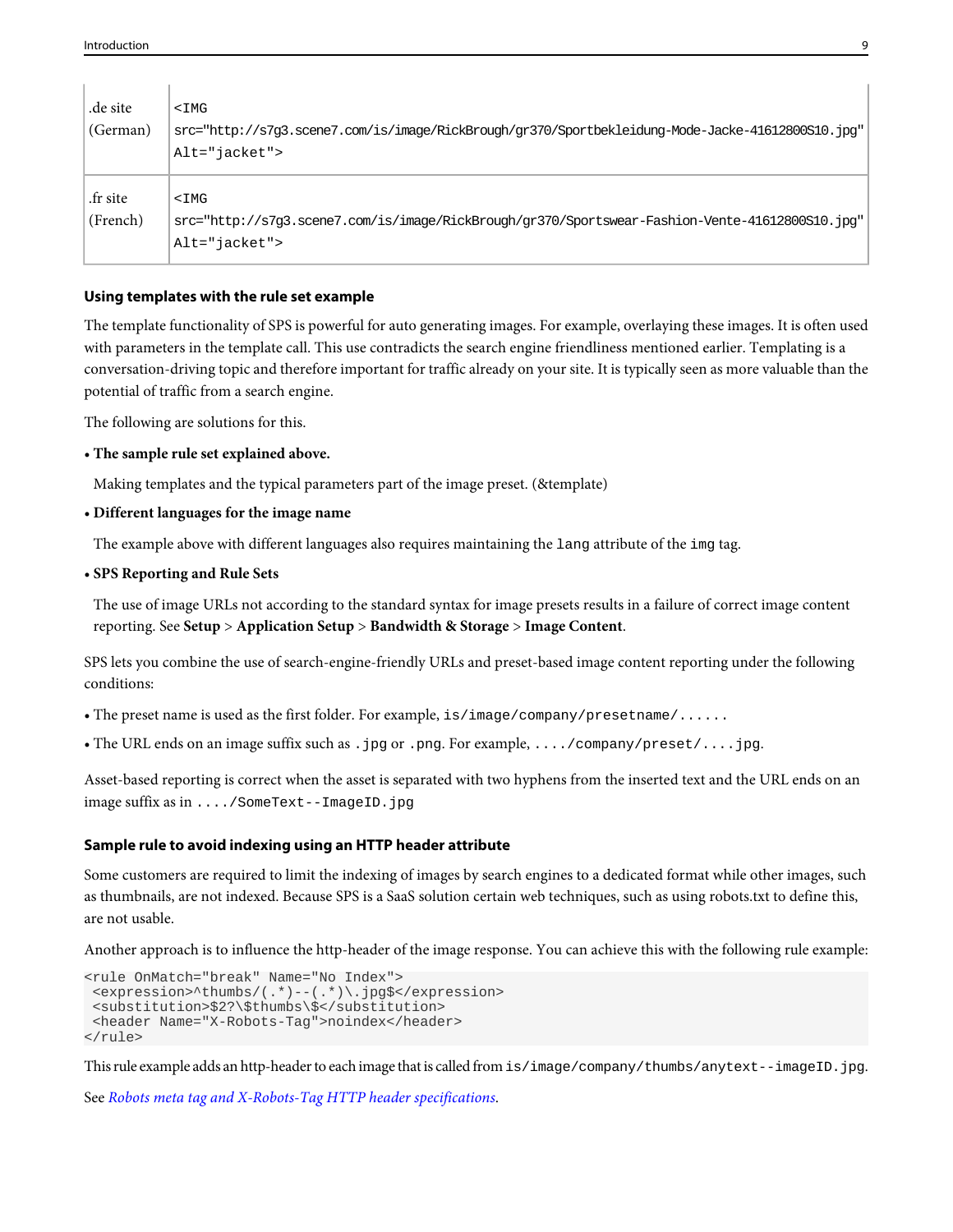#### **Adding a link attribute to the HTTP header**

Adding a link attribute to the HTTP header can help increase search engine friendliness. The canonical link tells Google that the image is connected to a specific page. It is useful when you do an image search in Google.

If the HTTP header is assembled dynamically and takes over information from the original URL, it becomes tricky for the static HTTP header tags discussed previously. Rather than transforming the URL directly you can define a variable in the substitution and use it in the header tag. You cannot use \$1 or similar syntax in the header tag.

#### **Rule example:**

```
<rule RequestType="is" OnMatch="break">
\frac{1}{2} <expression>^(.*?)/(.*?)--(.*)\.jpg$</expression>
<substitution>$3?\$$1\$&amp;\$link=$3?\$$1\$</substitution>
 <header 
  Name="Link">http://images.customer.com/is/image/customer/$link$ rel="canonical"
 </header>
</rule>
```
### This rule links back such image URLs

```
http://server.scene7.com/is/image/customer/preset/sometext--assetID.jpg
```
to

http://images.customer.com/is/image/customer/assetID?\$preset\$

The benefit is that even when you use different SEO text, such as text in different languages, the SEO benefit is collected under the canonical URL. However, this method is not supported for Image Search yet.

<span id="page-9-0"></span>See [Use Canonical URLs](https://support.google.com/webmasters/answer/139066?hl=en).

# **Scene7 Viewer SEO Best Practices**

Supply a default image placeholder and alt text for images.

To ensure that Scene7 viewers do not detract from your image search results, always supply a default image placeholder and alt text for that image. This image then gets replaced when the viewer loads.

Do not put just the viewer on your page. If you do, it becomes invisible to search engines because it does not initialize until the page loads; it requires JavaScript. For SEO, construct your pages so that they are SEO-friendly without any JavaScript enabled.

If you look at Verizon Wireless' PDP, especially if you disable JavaScript, at <http://www.verizonwireless.com/smartphones/galaxy-s-5/>, you will see an image with an alt tag load first:



After the viewer loads, the image is hidden. However, SEO sees this image and its tag and uses it for indexing. This page even has fallback content for video as well, along with compliant Schema.org metadata tags. No one encounters the video unless they have disabled JavaScript. But, it is perfect for search engines: